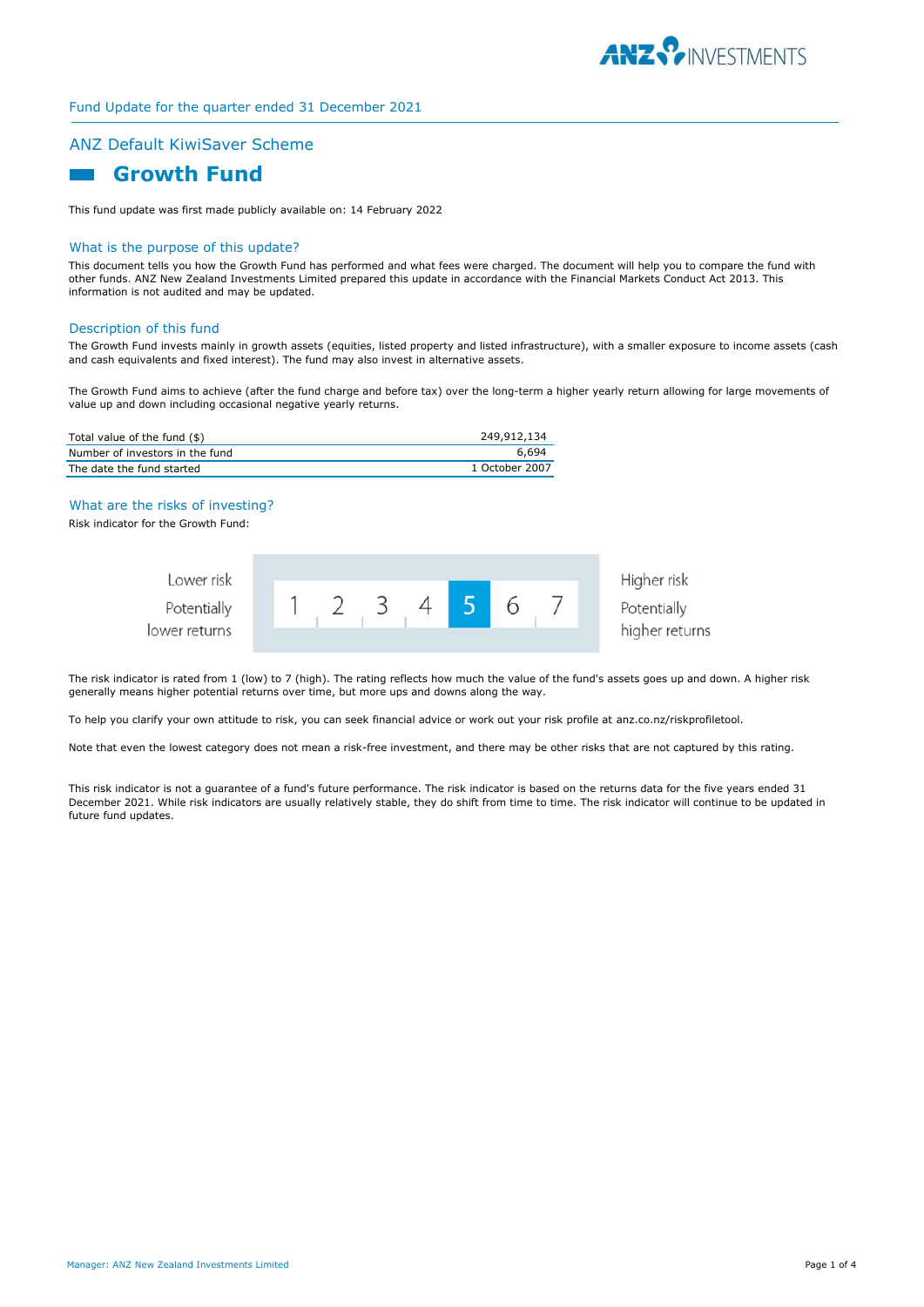# How has the fund performed?

|                                               | Average over past |           |  |
|-----------------------------------------------|-------------------|-----------|--|
|                                               | five years        | Past year |  |
| Annual return                                 |                   |           |  |
| (after deductions for charges and tax)        | 10.49%            | 14.76%    |  |
| <b>Annual return</b>                          |                   |           |  |
| (after deductions for charges but before tax) | 11.69%            | 15.60%    |  |
| Market index annual return                    |                   |           |  |
| (reflects no deduction for charges and tax)   | 11.61%            | 14.61%    |  |

The market index annual return is calculated using the target investment mix and the indices of each asset class.

Additional information about the market index is available in the statement of investment policy and objectives on the offer register at www.discloseregister.companiesoffice.govt.nz.



# **Annual return graph**

This shows the return after fund charges and tax for each of the last 10 years ending 31 March. The last bar shows the average annual return for the last 10 years, up to 31 December 2021.

**Important:** This does not tell you how the fund will perform in the future.

Returns in this update are after tax at the highest prescribed investor rate (PIR) of tax for an individual New Zealand resident. Your tax may be lower.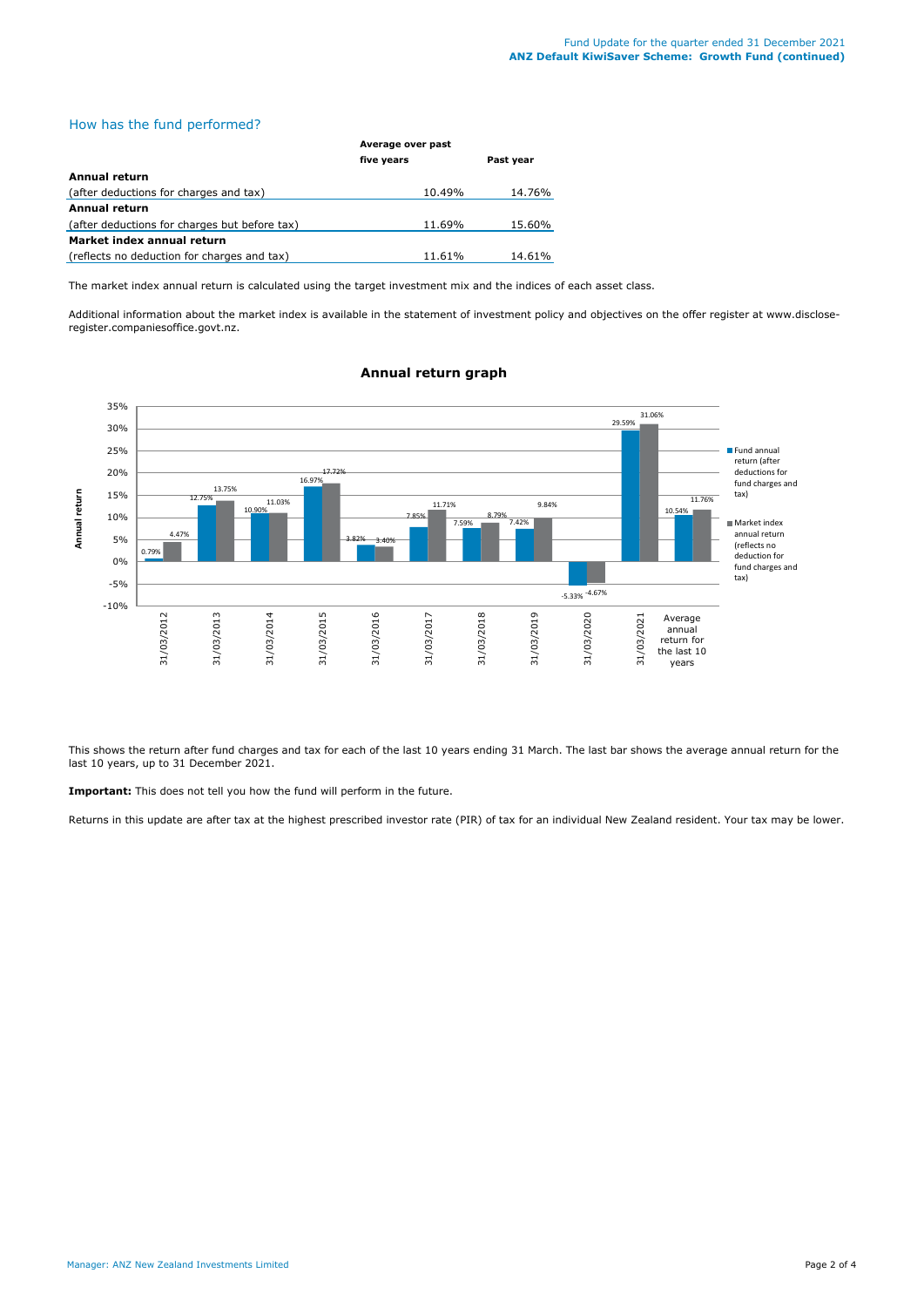### What fees are investors charged?

Investors in the Growth Fund are charged fund charges. In the year to 31 March 2021 these were:

|                                             | % of net asset value |
|---------------------------------------------|----------------------|
| Total fund charges <sup>1</sup>             | 1.06%                |
| Which are made up of:                       |                      |
| Total management and administration charges | 1.06%                |
| Including:                                  |                      |
| Manager's basic fee                         | 1.00%                |
| Other management and administration charges | $0.06\%$             |
| Total performance based fees                | $0.00\%$             |
|                                             |                      |
|                                             |                      |

|                             | Dollar amount per investor |
|-----------------------------|----------------------------|
| Other charges               |                            |
| Membership Fee <sup>2</sup> | \$18                       |

Investors are not currently charged individual action fees for specific actions or decisions (for example, for withdrawing from or switching funds).

Small differences in fees and charges can have a big impact on your investment over the long term.

#### Example of how this applies to an investor

Sarah had \$10,000 in the fund at the start of the year and did not make any further contributions. At the end of the year, Sarah received a return after fund charges were deducted of \$1,476 (that is 14.76% of her inital \$10,000). Sarah also paid \$13.50 in other charges. This gives Sarah a total return after tax of \$1,462.50 for the year.

# What does the fund invest in?

### **Actual investment mix<sup>3</sup> Target investment mix<sup>3</sup>**

This shows the types of assets that the fund invests in. This shows the mix of assets that the fund generally intends to invest in.